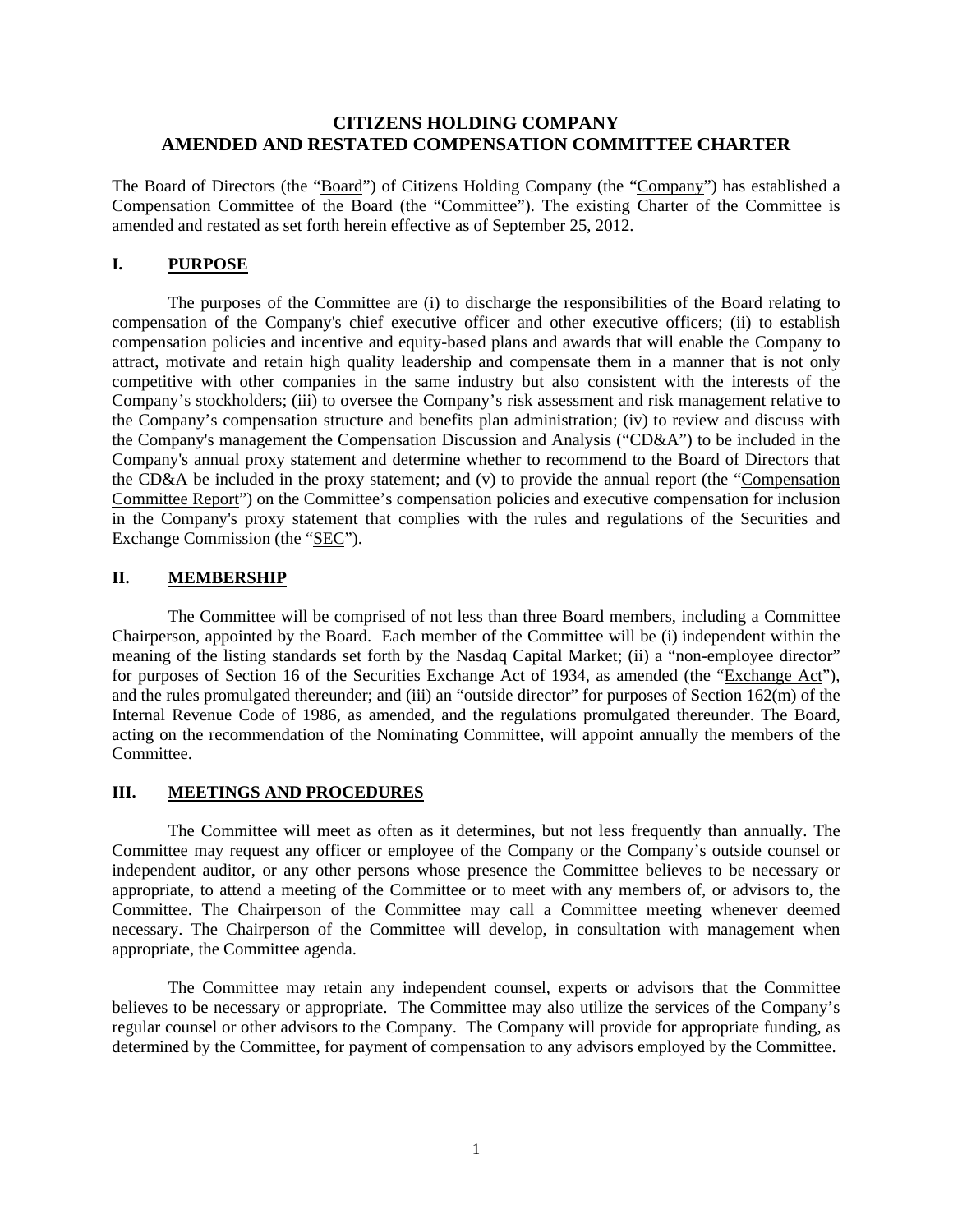# **IV. DUTIES AND RESPONSIBILITIES**

The duties and responsibilities of the Committee as are follows:

1. The Committee will review from time to time and approve the Company's compensation policies to ensure that management is rewarded appropriately for its contributions to Company growth and profitability and that the executive compensation strategy supports organization objectives and stockholder interests.

2. The Committee will review and approve annually the corporate goals and objectives relevant to the chief executive officer of the Company. At least annually, the Committee will evaluate the chief executive officer's performance in light of these goals and objectives and set the chief executive officer's compensation, including any salary, bonus, and incentive and equity compensation, based on this evaluation. In evaluating and determining compensation of the chief executive officer, the Committee will consider the results of the most recent stockholder advisory vote on executive compensation ("Say on Pay Vote").

3. The Committee will review and approve the compensation, including any salary, bonus, and incentive and equity compensation, for the executive officers of the Company (which includes all officers within the meaning of Section 16 of the Exchange Act and Rule 16a-1 promulgated thereunder) other than the chief executive officer. In reviewing and approving executive compensation, the Committee will consider the results of the most recent Say on Pay Vote.

4. The Committee will provide oversight of management's decisions concerning the performance and compensation of key employees of the Company, other than the executive officers.

5. The Committee will approve, subject to Board approval and, where appropriate, subject to submission to the stockholders, all new incentive compensation and equity-based plans for executive officers or any amendments to existing incentive compensation and equity-based plans. In reviewing and approving incentive compensation and equity-based plans, including whether to adopt, amend or terminate any such plans, the Committee will consider the results of the most recent Say on Pay Vote.

6. The Committee will review the Company's incentive compensation and equity-based plans, and the Committee will recommend to the Board any changes in such incentive compensation and equity-based plans that the Committee deems necessary or appropriate. The Committee will have and will exercise all the authority of the Board with respect to the administration of such plans.

7. The Committee will review and approve all awards made to executive officers under the Company's incentive compensation and equity-based plans.

8. The Committee will review and approve employment, severance, change-in-control, termination and retirement arrangements with the Chief Executive Officer, Chief Financial Officer and other officers, and review and approve any such agreement or arrangement for the benefit of any other employee of the Company and its affiliates to the extent that such agreement or arrangement includes terms and conditions that are not consistent with ordinary limits.

9. The Committee will consult with the Chief Executive Officer and advise the Board with respect to succession planning for the Chief Executive Officer, Chief Financial Officer and the other officers.

10. The Committee will review from time to time the compensation paid to members of the